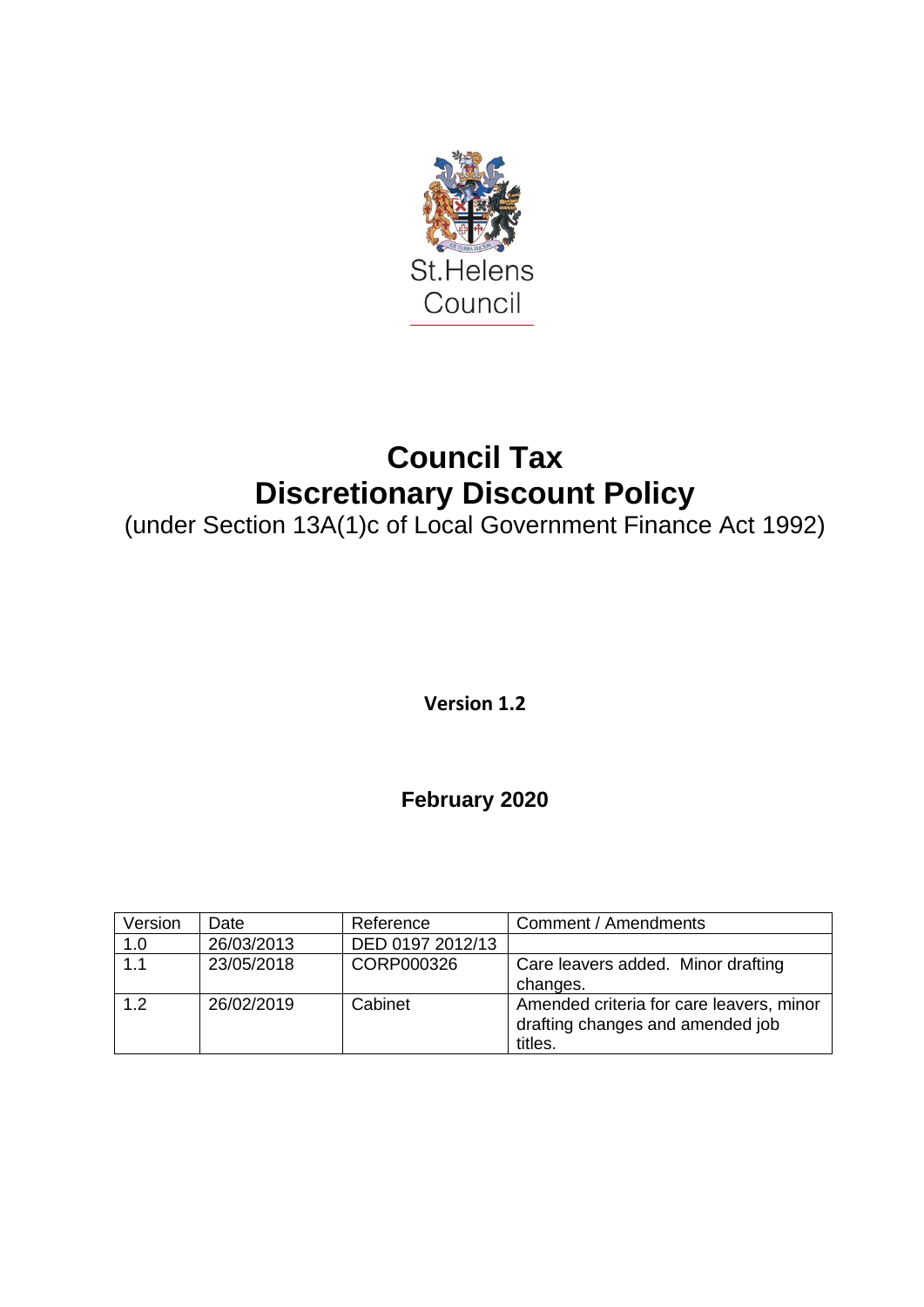## **Council Tax Discretionary Discount Policy**



#### **1. Introduction**

- 1.1. The Local Government Finance Act 1992 (amended), provides billing authorities with additional discretionary powers to reduce Council Tax liability where national discounts and exemptions cannot be applied. This can relate to individuals or groups of taxpayers who have similar circumstances.
- 1.2. Council Tax legislation provides a range of discounts, exemptions and reductions that have the effect of reducing the amount of Council Tax due. Applicants should claim these discounts first before making an application under this policy.
- 1.3. The cost of this policy is borne by the local authority and the decision to provide a discount will be considered against the needs of other local taxpayers. This policy covers the following circumstances:
	- (a) Exceptional financial hardship
	- (b) Care leavers
	- (c) Uninhabitable properties damaged by fire or flooding
	- (d) Other circumstances

#### **2. Exceptional Financial Hardship**

- 2.1. St Helens Council has a local Council Tax Reduction scheme which provides support, through a discount, to those deemed to be within financial need. The scheme has been designed to consider the financial and specific circumstances of households through the use of applicable amounts, premiums and income disregards.
- 2.2. Applicants are expected to have applied and qualified for Council Tax Reduction before making an application for exceptional financial hardship. They will also be expected, where possible, to be taking proactive action to alleviate their current financial hardship, including:
	- (a) seeking new employment opportunities;
	- (b) working additional hours;
	- (c) moving to a lower banded property;
	- (d) reducing outgoings; or
	- (e) maximising benefit entitlement.

As such, priority will be given to applicants who are unable to work due to longterm sickness, disability or caring responsibilities.

2.3. Applications for exceptional financial hardship should be made in writing, using the approved online form at [www.sthelens.gov.uk/council-tax.](http://www.sthelens.gov.uk/council-tax) Information provided on other application forms for financial support, including Discretionary Housing Payments (DHP) or local welfare assistance, may also be used to assess help under this policy.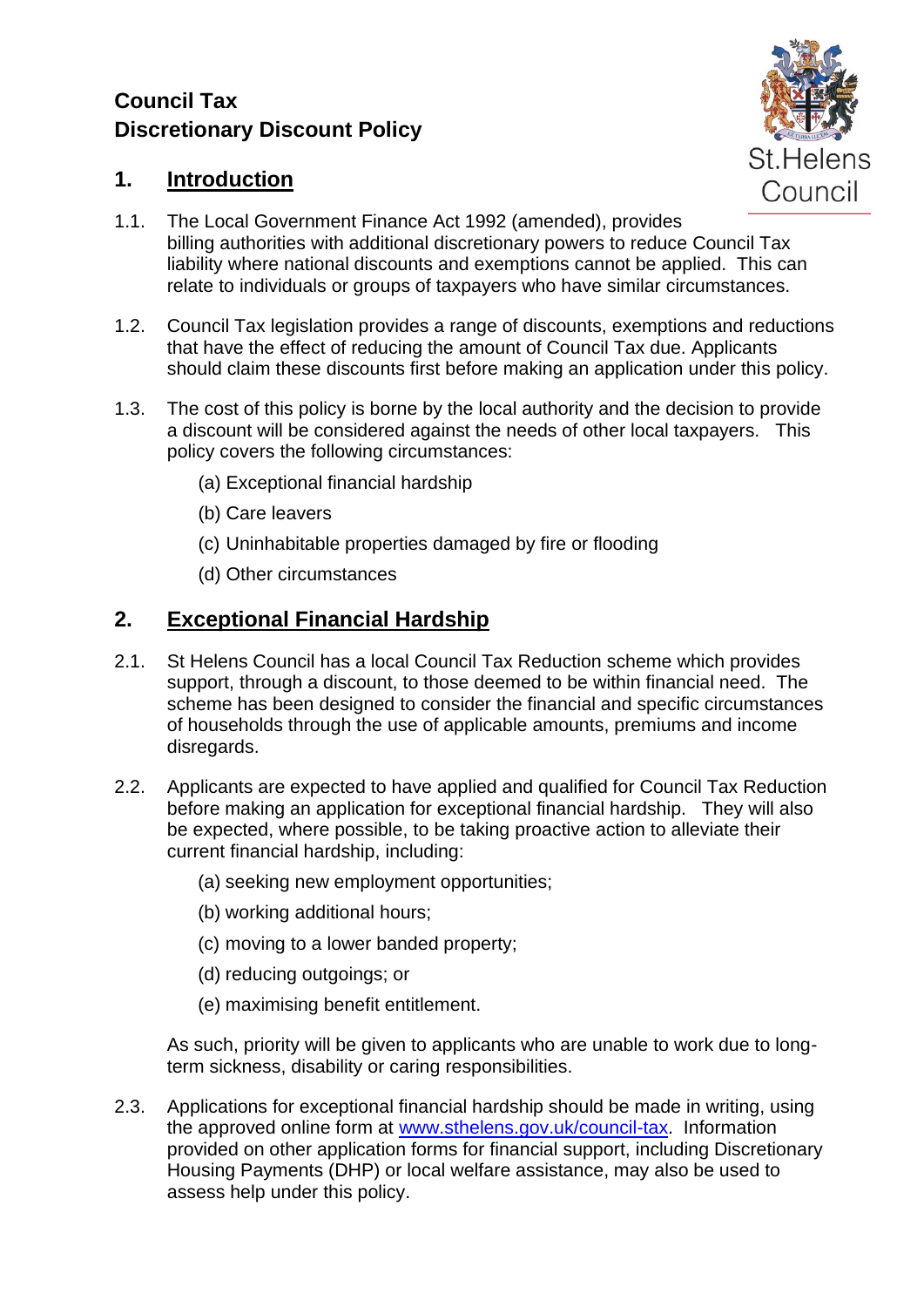- 2.4. Applications will be considered on a case by case basis taking into account the following factors:
	- (a) Current household composition and specific circumstances including disability or caring responsibilities.
	- (b) Current financial circumstances. The applicant will be expected to provide details of their income and outgoings. In considering an applicant's financial circumstances it is expected that priority debt, such as: Council Tax, rent or mortgage payments, is prioritised over unsecured loans.
	- (c) Action(s) being taken by the applicant to alleviate any shortfall between income and outgoings.
	- (d) Alternative means of support that may be available to the applicant, including:
		- (i) re-profiling Council Tax payments or other debts;
		- (ii) applying a Discretionary Housing Payment;
		- (iii) maximising entitlement to other welfare benefits;
		- (iv) reassessing spending priorities.
- 2.5. The period and level of the discretionary discount will be determined based on the criteria in section 2.4 above. In certain circumstances, it may be appropriate to refer the applicant for financial literacy, money advice or a debt advice service prior to making a decision.

#### **3. Care Leavers**

- 3.1. From 1 March 2020, a discretionary Council Tax discount is available to all care leavers aged between 18 and 24 years living in the borough. The discount will cease on a care leaver's 25<sup>th</sup> birthday.
- 3.2. A care leaver has the same meaning as that given by: section23A(2); section 23C(1); section 23CZB(1); and paragraph 19B of Schedule 2, of the Children Act 1989 (as amended).
- 3.3. Discounts will be awarded as follows:
	- (a) Sole occupancy a 100% discount, (75% discretionary and 25% sole occupancy discount) will be available to care leavers where they are the only adult, aged 18 years or over, living in a property.
	- (b) Joint occupancy a 25% discount will apply to Council Tax accounts where a single occupancy discount or similar relief could have been applied, had the care leaver not been resident.
- 3.4. Applicants will be required to complete a *Care Leaver's Discount Form.* The application will be verified with information held by the People's Services Department or the relevant local authority.
- 3.5. The discount will normally apply from the date of application. Backdate requests will be considered based on an applicant's individual circumstances including the level of Council Tax arrears.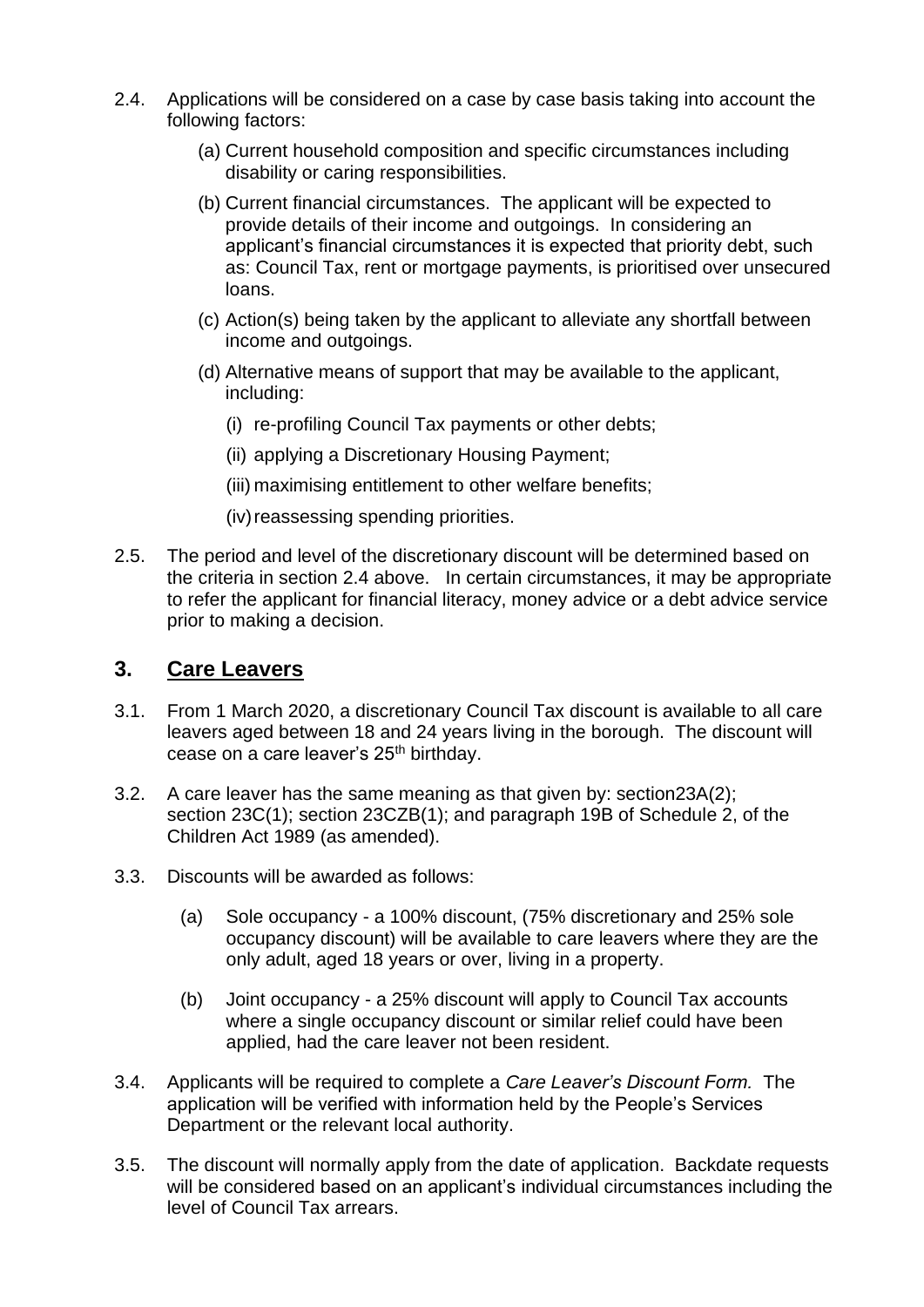- 3.6. Transitional protection for existing claimant:
- 3.6.1. Care leavers who received support under the previous scheme (v1.1), as at 1 March 2020, will be transitionally protected based on the existing criteria if they are adversely affected.
- 3.6.2. The previous scheme provided a 100% discount to care leavers where St Helens Council had corporate parenting responsibilities and the care leaver was liable or iointly liable for Council Tax within the borough. The maximum award period was 36 months and ceased on the care leaver's 25<sup>th</sup> birthday.
- 3.6.3. Should a care leaver remain eligible for an award after 36 months they will be assessed based on the revised criteria at section 3.3 above.

#### **4. Uninhabitable properties damaged by fire or flooding**

- 4.1. St Helens Council will consider requests for relief from other persons, who through no fault of their own have experienced a crisis or event that has made their property uninhabitable (e.g. fire, flood or other natural disaster), where the taxpayer remains liable to pay Council Tax and for which they have no recourse for compensation. Applications under this category will normally require a property to be inspected prior to relief being awarded.
- 4.2. The Executive Director of Corporate Services, or nominee, will consider applications based on an individual's circumstances. In reaching a decision, consideration will be made whether it is appropriate to award a discretionary discount having considered the needs of local taxpayers.

#### **5. Other circumstances**

- 5.1. The Council will consider other applications on a case by case basis. Applications should be made in writing detailing the reasons why a discretionary discount should be awarded.
- 5.2. The Executive Director of Corporate Services, or nominee, will consider applications based on an individual's circumstances. In reaching a decision, consideration will be made whether it is appropriate to award a discretionary discount having considered the needs of local taxpayers.

#### **6. Decisions and appeals**

- 6.1. The Council will notify the applicant within 28 days of receiving enough information to make a decision.
- 6.2. If an applicant is not satisfied with the decision, they can request in writing within 28 days for the decision to be independently reviewed.
- 6.3. If they are still not satisfied with the decision they may, in certain circumstances, be allowed to make an appeal to the Valuation Tribunal Service.